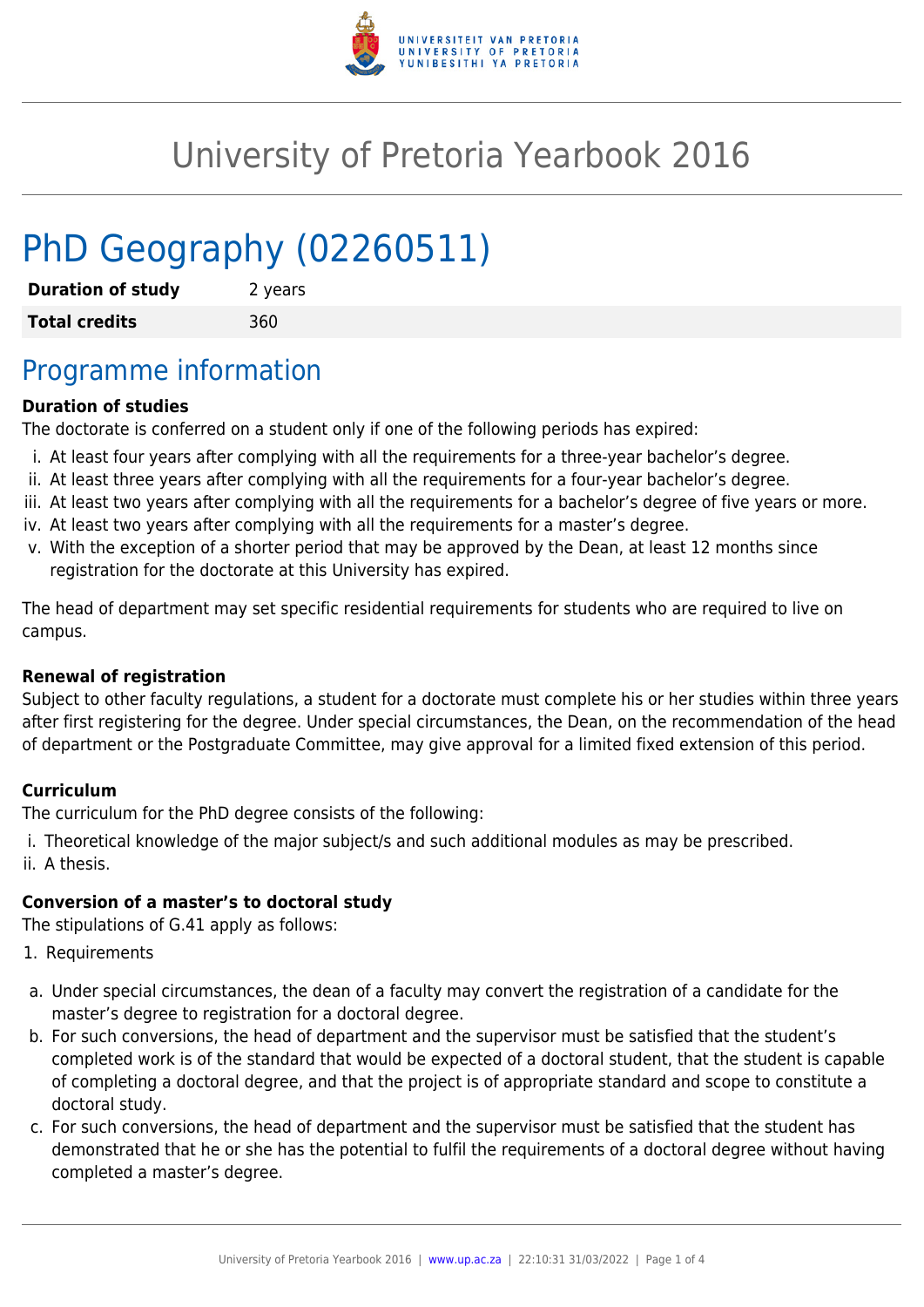

#### 2. Process

- a. Application for conversion may be submitted at any time during the course of study for the master's degree.
- b. The application for the conversion must include the following documentation:
- i. A detailed progress report by the candidate of the work completed for the master's project. The report must provide proof that the results obtained thus far are of such a standard and scientific significance that they justify conversion to a doctoral project. The report should include details of presentations made at conferences and of material that has been submitted for publication and/or published.
- ii. A detailed proposal for the intended doctoral project, written by the candidate, including the objectives of the project.
- iii. A recommendation by the supervisor with specific comments on the ability of the applicant as a potential doctoral candidate as well as the feasibility of the conversion, especially with regard to the information provided by the candidate in his/her reports (items (i) and (ii)).
- iv. A recommendation by the head of department, if he or she is not the supervisor, in which the ability of the candidate as a potential doctoral candidate is confirmed.
- v. If the dean considers it advisable for the faculty, the candidate may be required to present a seminar to the department in support of the application. In this case, the head of department should include a report on this in his or her recommendation.
- c. The application of the candidate, together with the reports and recommendations, is submitted for consideration to the dean, (who may delegate to the Chairperson of the Faculty Postgraduate Committee) for approval. The decision should be submitted to the Faculty Board for approval.

#### **General**

Candidates are required to familiarise themselves with the General Regulations regarding the maximum duration of study and the requirements to submit an article/s for publication.

# Admission requirements

In addition to the requirements of General Regulations G.1.3 and G.62 an appropriate MSc degree is a prerequisite for admission to PhD studies. Additional requirements and conditions can be specified by the Dean on the recommendation of the head of department and the supervisor.

## Examinations and pass requirements

- i. Consult the General Regulations that apply to the calculation of marks.
- ii. In order to obtain the PhD degree the candidate must:
- pass the examinations and the prescribed modules, as determined in the study programme;
- pass the thesis: and
- pass the final examination on the thesis and general subject knowledge.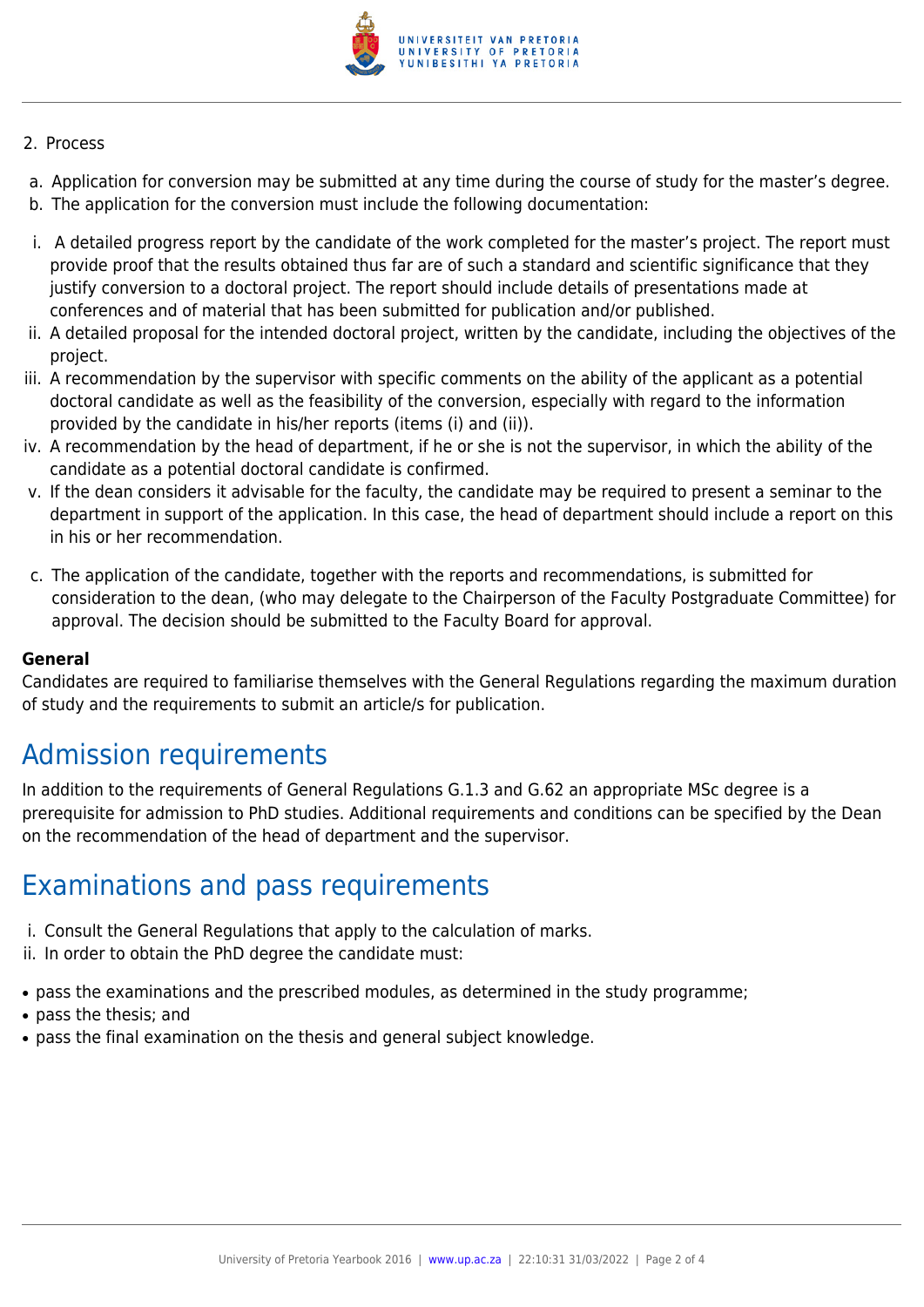

# Curriculum: Year 1

**Minimum credits: 360**

### **Core modules**

### **Thesis: Geography 990 (GGF 990)**

| <b>Module credits</b>         | 360.00                     |
|-------------------------------|----------------------------|
| <b>Prerequisites</b>          | No prerequisites.          |
| <b>Language of tuition</b>    | Both Afr and Eng           |
| <b>Academic organisation</b>  | Geography, Geoinf + Meteor |
| <b>Period of presentation</b> | Year                       |